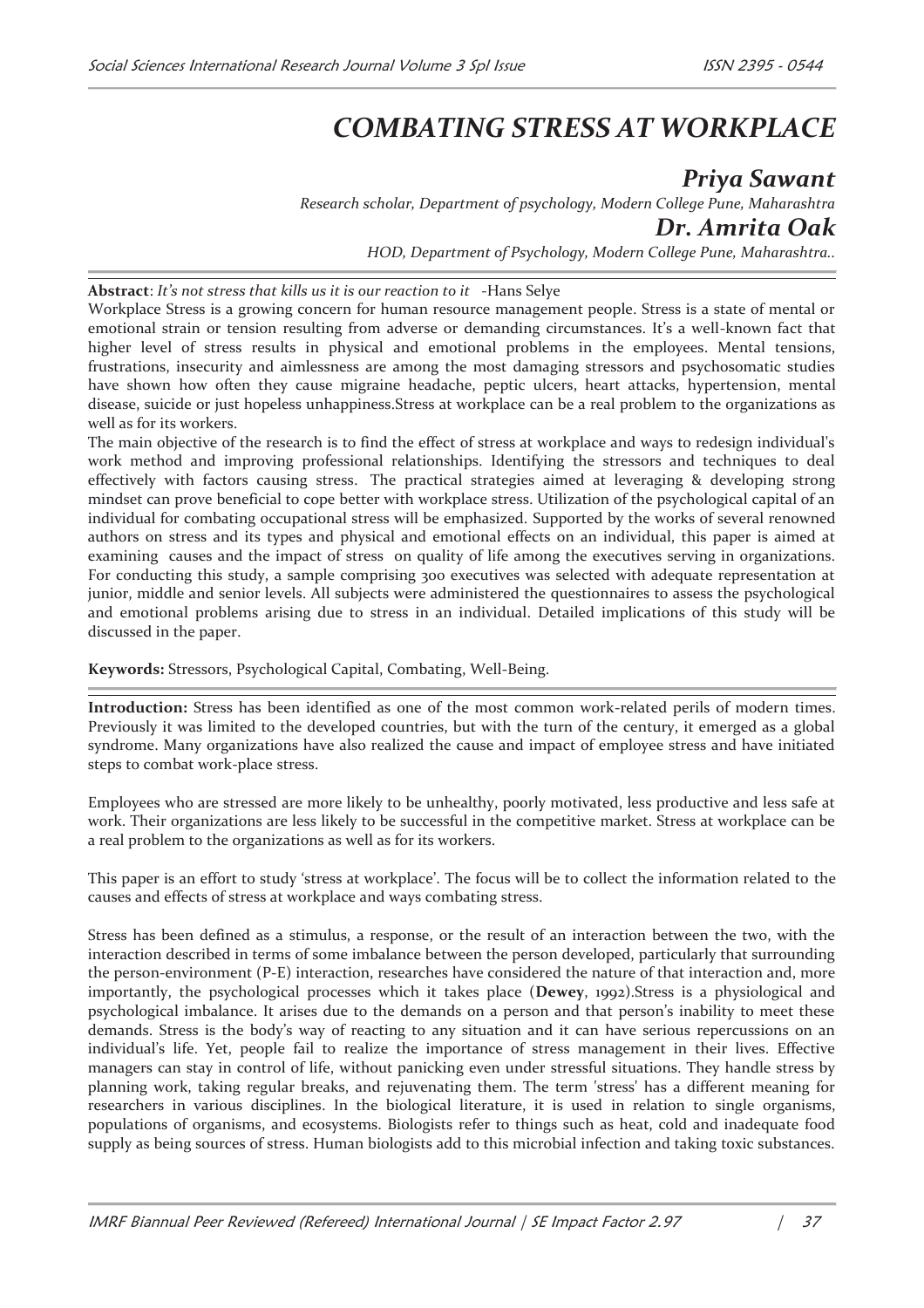Social scientists, for their part, are more concerned about people's interaction with their environment and the resulting emotional disturbances that can sometimes accompany it (**Hinkle**, 1987).

Scientists define stress as the pattern of emotional states and physiological reactions occurring in response to demands from within or outside organizations (i.e, stressors) [Greenberg & Baron, 2010: 182). Although, human bodies respond to both positive and negative sources of stress, the concept of stress is more often related to negative sources of stress. The bias is since people's reactions to stress on the job tend to be negative in nature, making it a concern to managers within organizational context. Hence, when one refers to work stress, it is nothing but the harmful physical and emotional responses that people experience in their jobs (National Institute for Occupational Safety and Health, 2005). The present paper tries to discuss various conceptual aspects of stress, the strategy to managing and combating the stress.

**Stressors & Types of Stress:** The term stress has many definitions (**Lazarus & Folk man**, 1984). Stress can be defined as an internal state which can be caused by physical demands on the body ( disease conditions, exercise, extremes of temperature, and the like) or by environmental and social situations which a evaluated as potentially, harmful, uncontrollable, or exceeding resources for coping. The physical, environmental, and social causes of the stress state are termed stressors

## *Eysenck (1996) Divided Stressors Into Three Broad Categories:*

*Stressful Life Events:* This situation usually occurs mainly because of our relationship with other people; *Environmental Stressors:* The stressors of this category are like noise, vibration, electric shock and heat; *Technological Threat:* In his popular book, **Future shock (1970), Alvin Toffler**, attributes the future shock to too much change in too short as "the shattering stress and disorientation that we induce in individuals by subjecting them to too much change in too short a time. Stress is a subset of emotion (Lazarus, 1993). Stress is caused by a multitude of demands (stressors), such as an inadequate fit between what we need and what we are capable of, and what our environment offers and what it demands of us (**Levi, 1996**). Stress is the external pressures and tensions the internal pressures **(Saunders, 1997).** 

*Physical*: The body gets affected physically due to stressful situation. Symptoms may occure from headaches, to tension in the neck, forehead, and shoulder muscles. Prolonged exposure to stress can lead to digestive problems, ulcers, insomnia (sleeplessness), fatigue, high blood pressure, nervousness, excessive sweating, heart ailments, strokes and hair loss,etc.

*Emotional:* These problems arises due to stress affecting the mind .Symptoms such as anxiety, anger, depression, irritability, frustration, over-reaction to everyday problems, memory loss and a lack of concentration while carrying out any task may be noticed. Anxiety is a response to loss, failure, danger or a fear of the unknown. Anger is a response to frustration or social stress and can become a threat to other individuals, if not kept in check. Depression is frequently seen as an emotional response to upsetting situations, such as, the death of a loved one, illness and failure.

*Psychological:* Long-term stress can cause psychological problems in some individuals. Symptoms may include social isolation, phobias, compulsive behaviors, eating disorders and night terrors.

*Stress can be positive or negative i.e eustress (positive stress) and, distress (negative stress).* 

Eustress, or positive stress improves performance whereas distress decreases performance.

*Sources of stress* There are several stressors, which are responsible in causing stress in everyday life.

The following factors are responsible for causing stress:

*Environmental Factors*: This consists of those factors which originate from environment like ambient environment, physical events, psychological sub systems, social events and biotic events. Environmental uncertainty influences stress levels among employees in an organization.

*Individual Factors*: Essentially, these factors are family issues, personal economic problems, and inherent personality characteristics. Broken families, failed marriages and other family issues may create stress, which may affect job performance. Over-Spending and debt situation can also create financial strain and eventually, stress. Another individual factor, which is responsible for creating stress is, a person's basic dispositional nature. For example, a person, who loses temper often, is more prone to stress situation. Individuals with high level of mistrust for others also cause stress for themselves.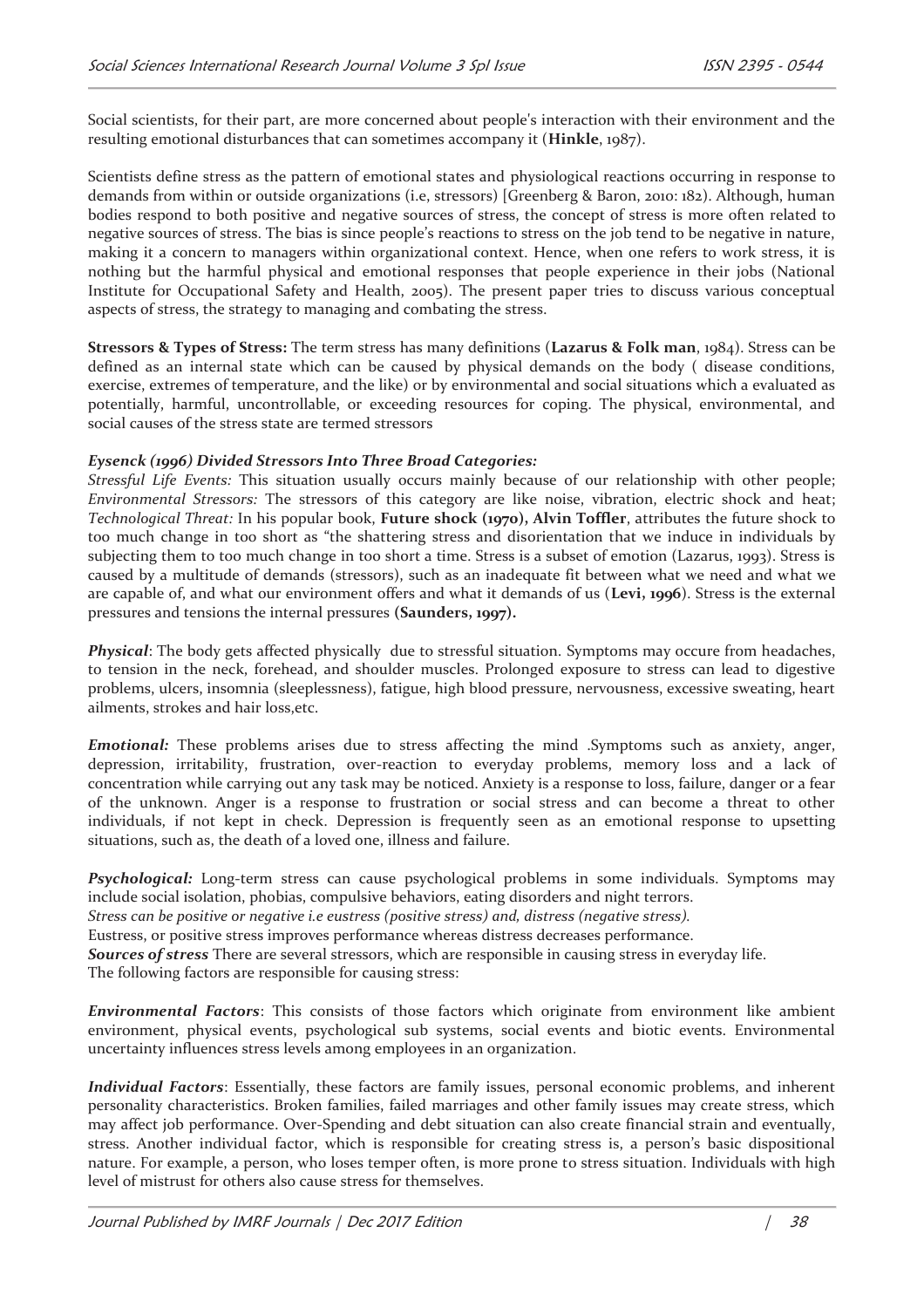*Occupational Factors*: Occupational Demands- By their very nature, some jobs place more uncontrollable demands than others. on, 2010:184):

- · Working in unpleasant physical conditions
- · Performing unstructured rather than structured tasks The more a job possesses these characteristics, more frequently the job has the potential to generate stress within individuals who may be performing it. Role based Stress- Pareek (2011) has emphasized on job role stress and opined that, role stress can occur from two sources, namely role-space conflicts and role-set conflicts.

**Consequences of Stress:** Stress affects in various ways, like, high blood pressure, ulcers, irritability, difficulty making routine decisions, loss of appetite, accident proneness, and the like. These symptoms can be classified as: physiological, psychological, and behavioral symptoms.

*Physiological Symptoms*: Earlier, research findings revealed that the stress could create changes in metabolism, increase in heart and breathing rates and blood pressure,inducing headaches, and heart attacks. Recent researches reveal that stress may have other harmful physiological effects.For example, one study linked stressful job demands to increased susceptibility to upper respiratory illnesses and poor immune system functioning, especially among people with low self-efficacy (Schaubroeck et al. 2001). Another study found out that, higher levels of psychological burnout among employees were related to substantially higher levels of sickness absence (Borritz, et al, 2010). It has been proved that there is a strong link between job stress and personal health.A study revealed that, chronically stressed employees were likely to suffer much more from metabolic syndrome (combination of factors, such as, obesity around the abdomen, high triglyceride levels, glucose intolerance, etc.), than their nonstressed counterparts. Metabolic syndromes are linked to such serious problems like diabetes and hypertension (Chandola, et al. 2005.

*Psychological Effects*: Too much of stress affects psychological health of an individual. It results in overall poor performance in all life activities . Psychological stress leads to difficulty in concentrating on any task.Individual understress is unable to even spend his leisure time productively.He is always in state os anxiety.stress makes person unable to think prudently and affects its decision making abilities.Mood swings are observed.Increased usage of food,alcohol cigarettes and at times drugs are observed in persons under stress.Individual develops fears and phobias .He feels his life is out of his control and feels exhausted and frustrated and is most of the times in confused state.

*Effects on Family and Society and Workplace*: A stressed individual can play havoc with family life.He/she may indulge in self -destuctive behavior which will have an adverse influence on family members. Stress has adverse effect on society too.It makes people feel isolated ,irritated and unfriendly.This affects interpersonal relations of the person.The greater the stress people encounter on the job, the more adversely affected their job performance tends to be (Motowidlo et al, 1986). However, more researches are needed to conclude the stress– performance relationship. Absenteeism could be a major problem due to stress.Frequent absenteeism due lack of motivation for work affects the organizational performance.workplace accidents and conflicts are the major effects of stress.Employees under stress are more likely to get into conflicts which has negative effect on organizational work culture.

**BOSS** — *the Burn-Out Stress Syndrome* — is a common syndrome among the KPO employees and includes chronic fatigue, insomnia due to the complete alteration of 24-hour biological rhythm of the body. Crossing lines of gender, religion and caste, anyone can fit into this type of work, assuming they have good language skills. Lamenting on the stress factor, many call centre employees called for longer breaks during work hours and an insight on loss of identity of employees is also a rising question. Every year in Japan around 30,000 deaths occur because of Karoshi (over work). In a study conducted by Delhi based NGO - Saarthak in 30 Indian companies, it was found that 50% of the employees suffered from stress related problems. Further, in the studies conducted in the US and UK, it was found that more than 60% of employees complain to be stressed out in their jobs.It has been seen that individuals fail to cope with stress. Such people are often described as suffering from burnout – a syndrome of emotional, physical and mental exhaustion coupled with feelings of low self-esteem or low self-efficacy, resulting from prolonged exposure to intense stress and the strain reactions following from them (Greenberg, 2010). Burnout has an adverse impact on job performance.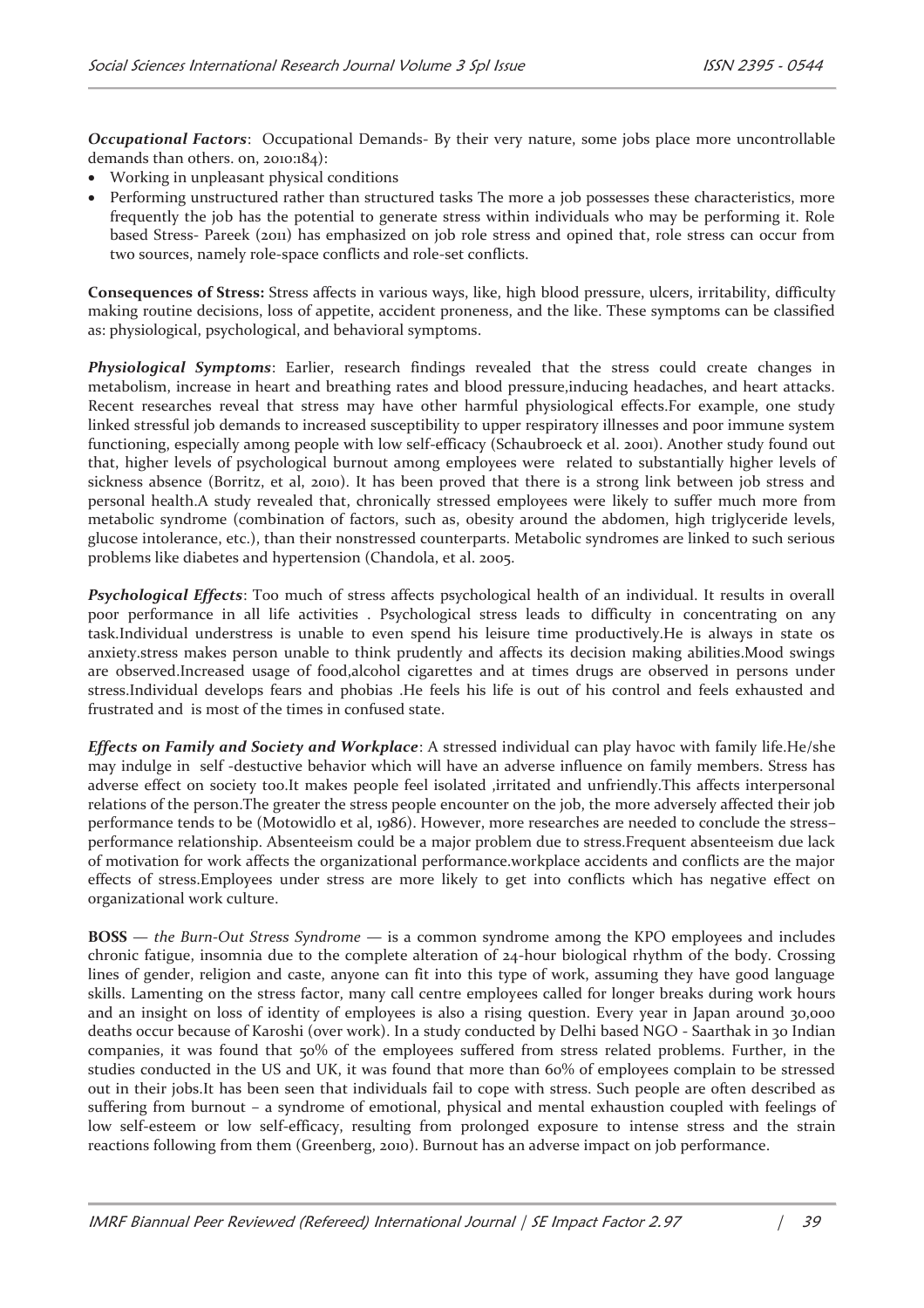*Strategies to COMBAT Stress:* According to Dr Raw Baum ,a Pittsburgh,Pennsylvanian bioenergetics analyst and sress educator,''stress is our body's bio chemical reaction to how we live our lives.Stress can develop into distress and disease through your personal adaptations to internal and external environments.

Individuals can adopt several techniques to reduce the stress level Becoming aware of the stressors is the first step in handling stress . the failure to cope with one stressor may give rise to another stressor, thus, adding to the magnitude of the experience of stress.

Some of the most important strategies for the working individuals to fight stress are prioritizing and delegating work .

Effective time management helps in reducing stress level to a greater extent.To manage time, an individual needs to distinguish between tasks that are very urgent and to be performed immediately and other tasks, which need to be done in due course of time. Higher priority needs to be given to the most important tasks with more priority. While planning, an individual also needs to assess the requirement of time to complete a task. Buffer time need to be provided, along with the allocating times for contingencies.

*Social Support network: It* work as stress buster for an individual . One can feel relieved by sharing feeling, experience, problems.Social support provides a sense of belongingness.It also reduces the lone time, which in turn reduces the feeling of being stressed.The social support network provides suggestions, advices to cope with the stress.

*Relaxation:* People who keep time to relax, are better at dealing with stress. Relaxation deviates mind off the stress and substitutes it with more calmness. Genuine relaxation must result in peace of mind. Relaxation not only lowers blood pressure and heart rate but also improves concentration, boost up confidence and reduces anger and frustrations.

*Healthy Diet and Fitness:* Research indicates that reduced intake of salt and saturated fats, and increased consumption of fiber – and vitamin-rich fruits and vegetables help to cope with the physiological effects of stress.

*Yoga and Regular exercise*: It also helps. People who exercise regularly obtain many benefits closely related to resistance of the adverse effects of stress (Bakker et al, 2000).

*TM Technique*: Transcendental meditation is very effective and relatively easy to learn technique for lowering stress. During meditation ,the heart rate goes down and in well-practiced meditators ,may cease for periods up to 30 secs. The consumption of oxygen decreases, muscle tension is reduced, blood levels of lactate and cortisol which respectively are associated with anxiety and stress, decrease: Number of studies have shown that the bodily changes in TM state are very identical to one under relaxed state.

Meditation in any form helps in minimizing stress and for higher level of mental relaxation.In addition to this stress reduction can be achieved using other techniques such as systematic desensitization Technique (relaxation -response technique) of Herbert Benson.

*Adequate Sleep:* Adequate sleep fuels mind and body. Irregular and disturbed sleep often hampers concentration and decreases energy levels. This, in turn, affects the effectiveness of work and increases job related stress. During sleep, the body rests, repairs, rebuilds, grows, and heals itself and stresses and tensions accumulated throughout the day are ideally released.

The corporate yoga classes are also gaining popularity in managing stress in India. It has been found that, fitness sessions such as yoga, de- stresses the employees and the number of sick leaves go down. There may be two types of training sessions. One, where the company provides a space for yoga sessions. The second option is termed as Desktop Yoga, where the trainer sits on the floor, where the employees have their respective workstations. The exercises can be done even without taking a scheduled break. These sessions do not go on for more than 15 minutes. (adopted from Companies organising stress busting courses for employees to increase productivity. Tasmayee Laha Roy, ET Bureau Apr 15, 2013, 06.10PM IST http://articles.economictimes.indiatimes.com/2013-04-15/news/38556060\_1\_stress-managementcorporateyoga-client-list)